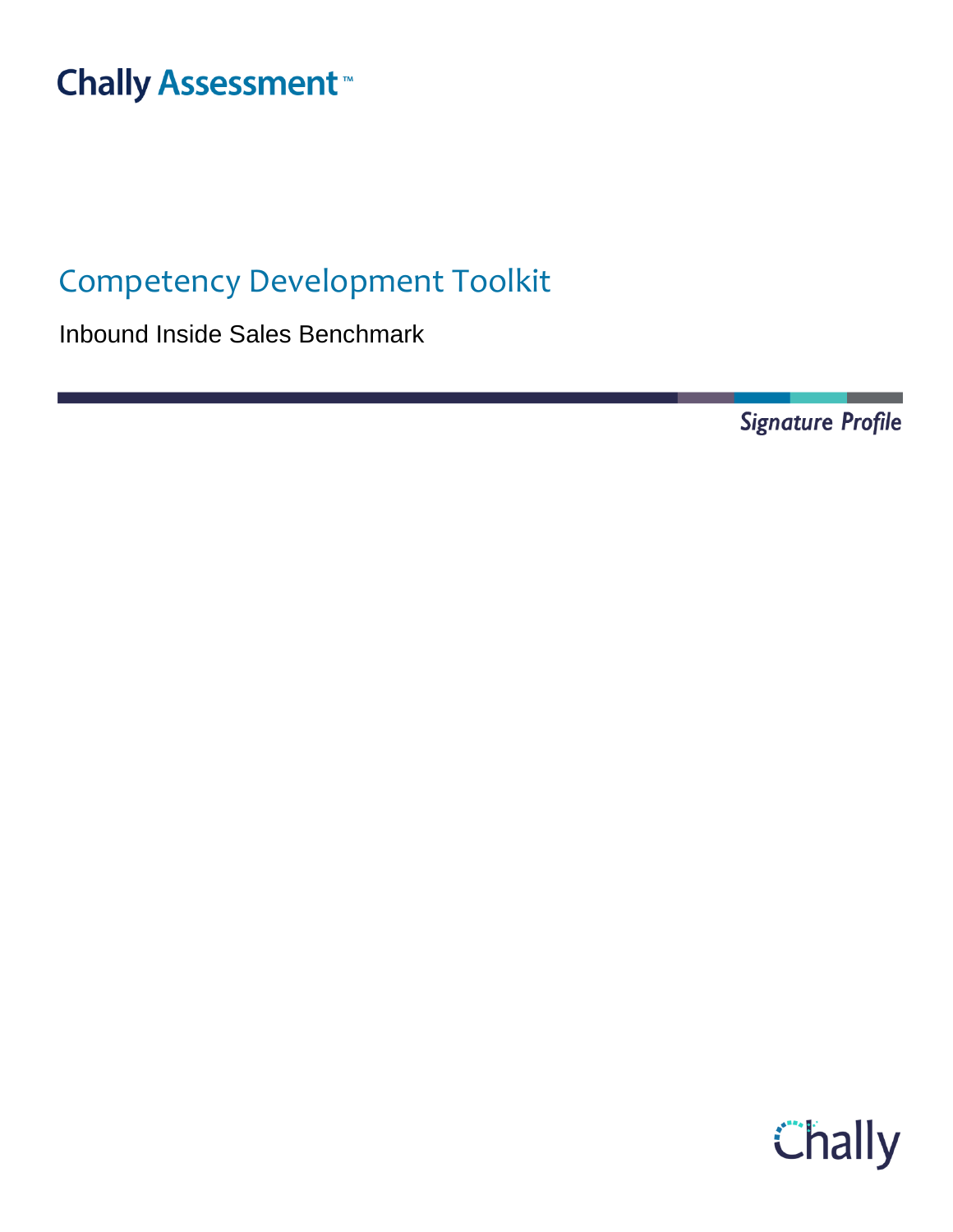## Benchmark Profile Description

The Inbound Inside Sales role responds to contact initiated by customers over the phone or via electronic communication. Sellers in these roles are tasked with gaining an understanding of the caller's needs or requirements and quickly identifying the appropriate actions to move the opportunity towards a sale, meeting, or other relevant outcome. In some cases, they may be responsible for taking orders and maximizing sales of products by up-selling and cross-selling and may have a quota.

## Predictive Competencies

- Tailors Style to Fit Customer Expectations
- Analyzes and Resolves Customer Problems
- Identifies and Addresses Customer Needs
- Achieves Results by Prioritizing Customer Satisfaction
- Makes Profitable and Pragmatic Recommendations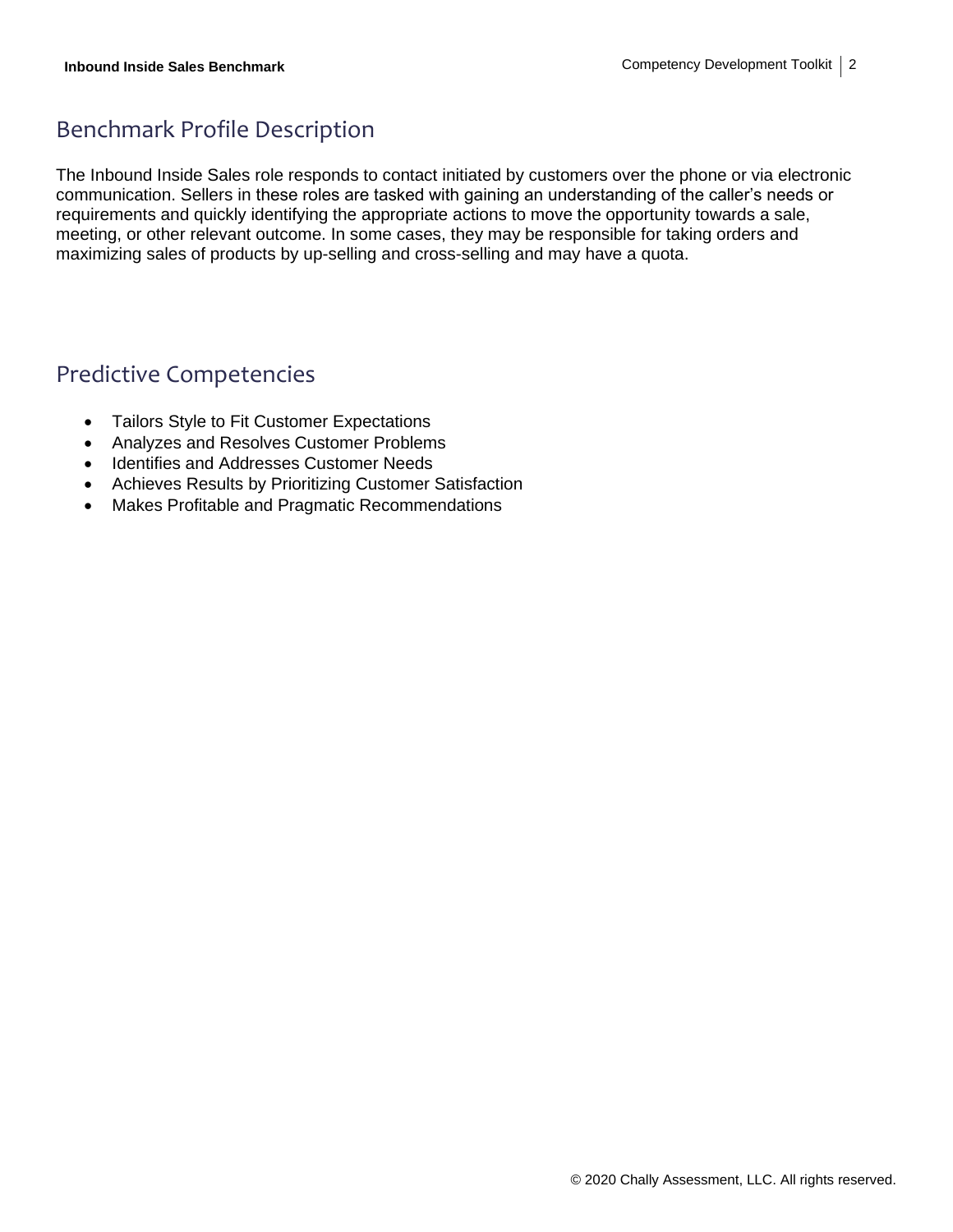## Tailors Style to Fit Customer Expectations

Tailors image to fit customer expectations; adapts to different situations with sincerity and realism, taking care to avoid obvious role-playing or acting; recognizes the value of first impressions; studies the image or style with which customers are most comfortable and adopts the conversational style and language most trusted by them

|   | <b>LOW SCORES</b>                                                                                                                                                             |   | <b>HIGH SCORES</b>                                                                                                                                               |
|---|-------------------------------------------------------------------------------------------------------------------------------------------------------------------------------|---|------------------------------------------------------------------------------------------------------------------------------------------------------------------|
| × | May blatantly promote company or self without<br>anticipating how the customer will respond                                                                                   |   | Exhibits interest and commitment through involvement<br>in industry activities                                                                                   |
| × | Fails to do the homework on a prospect or customer<br>that would identify or verify the image that would be<br>consistent with customer expectations                          |   | Quietly promotes self and company in a manner that<br>is respected by and gains credibility with the customer                                                    |
| × | By focusing so intently on own style and objectives,<br>fails to make it a priority to establish and reinforce                                                                | ш | Before the first impression is made, becomes familiar<br>with customers, their business, and how success has<br>been achieved with similar customers in the past |
| × | credibility with the customer<br>May ignore or fail to be concerned with the image                                                                                            | ш | Recognizes the business etiquette (such as dress and<br>speech) appropriate to a situation                                                                       |
| × | projected to others<br>May be inflexible about changing personal style to<br>accommodate a customer who would be more<br>comfortable with or impressed by something different | п | Has the ability to read people and react to individual<br>needs                                                                                                  |
|   |                                                                                                                                                                               |   | Assumes the appropriate professional level to match<br>the customer                                                                                              |
|   |                                                                                                                                                                               | п | Adjusts own communication style to ensure that the<br>message is heard and to encourage dialogue                                                                 |
|   |                                                                                                                                                                               |   |                                                                                                                                                                  |

## Mindset Tips:

- **EXECT** Remember that first impressions are critical, therefore arm yourself with knowledge that will help you to build credibility and prove to the customer that you can meet their expectations.
- Understand that as different customers have different expectations, it is impossible to work from a script having an agenda for the meeting is fine but personalize it by providing materials that will have the best impression on the customer.
- Realize that knowledge is power researching your customers before visiting them will provide you with the information you need to appeal to your customers' personal preferences.
- You never get a second chance to make a first impression therefore it only makes sense to study customers carefully in order to ascertain what they expect from your meeting and then provide it.

- Use the internet or any public domain sources to research the background of the company and gain insight into their corporate image – whether it be a company of MBA's, technical experts, or innovators.
- Before meeting with customers, work to understand their expectations gather testimonials and other materials that will make the best impression.
- Read the Annual Report of the company before the first visit, as it contains valuable information about the company's mission, vision, strategic priorities, and values.
- Build a portfolio of materials that will demonstrate how you have helped companies similar to the customer's to succeed.
- Be prepared with the requisite support material, data, examples and customer stories you think will most establish trust and credibility with the customer.
- Understand the unwritten personality of the company education level, style of dress, company jargon and attempt to mirror that style in each interaction.
- Use speaking patterns, gestures, and vocabulary that are compatible with those in the customer organization.
- Role-play with a colleague or superior so that you can practice modifying your approach for different customers.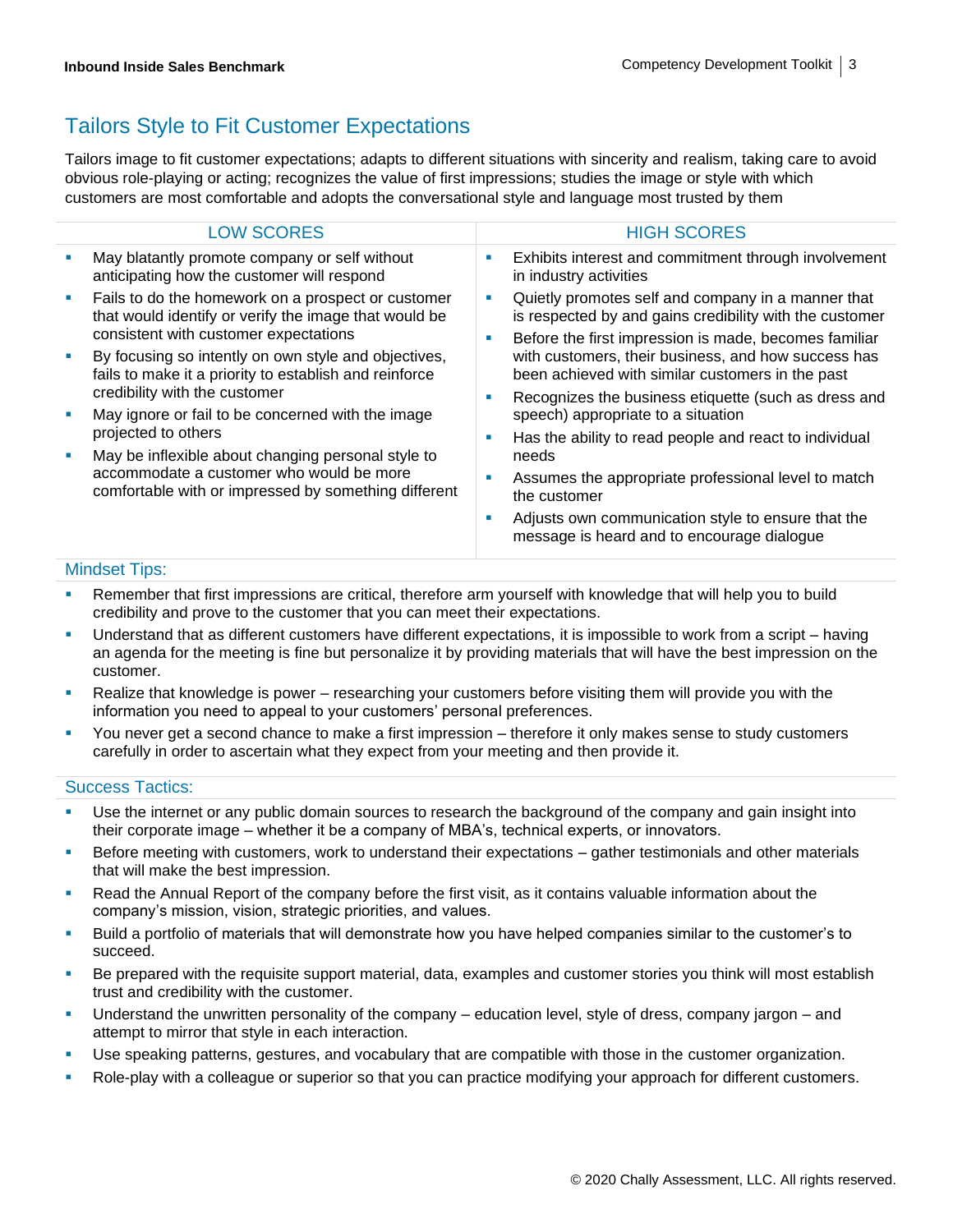## Analyzes and Resolves Customer Problems

Objectively analyzes a problem situation and takes steps to provide a solution; identifies the root of the problem before pressing for a resolution; remains engaged until a solution is reached; tries to see all sides of the problem and thus understand others' assessment of the issue or response; takes personal responsibility for identifying a resolution

|   | <b>LOW SCORES</b>                                                                                                  |                                                                                                                                                                 | <b>HIGH SCORES</b>                                                                                                                        |  |
|---|--------------------------------------------------------------------------------------------------------------------|-----------------------------------------------------------------------------------------------------------------------------------------------------------------|-------------------------------------------------------------------------------------------------------------------------------------------|--|
|   | Can be biased and make judgmental or inappropriate<br>assumptions without analyzing the situation<br>objectively   | ш<br>п                                                                                                                                                          | Objectively isolates and defines problem areas clearly<br>Determines the true nature of the problem rather than<br>deal with its symptoms |  |
| ш | May press toward resolution without identifying the<br>root of the problem                                         | M.                                                                                                                                                              | Willing to 'think outside the box' to find a solution                                                                                     |  |
| × | Becomes wrapped up in own views and loses sight of<br>how others may see the problem or response                   | Displays sensitivity and genuine interest in<br>ш<br>their concerns<br>ш<br>eagerness and enthusiasm<br>M.<br>Takes personal accountability for the result<br>ш | understanding others' perspectives and will not ignore                                                                                    |  |
|   | Becomes frustrated with solving the same or similar<br>problems over and over again                                |                                                                                                                                                                 | Regards any problem as a challenge to be met with                                                                                         |  |
|   | Tends to take complaints and problems personally<br>and feel oppressed by them                                     |                                                                                                                                                                 | Remains engaged until a problem has been resolved                                                                                         |  |
|   | Sees problem resolution as an inconvenience and a<br>distraction                                                   |                                                                                                                                                                 |                                                                                                                                           |  |
| ш | May oversimplify a problem and its solution and<br>disengage efforts before identifying a satisfactory<br>solution |                                                                                                                                                                 |                                                                                                                                           |  |
| × | Resists taking ownership of the solution                                                                           |                                                                                                                                                                 |                                                                                                                                           |  |
|   | <b>Mindset Tips:</b>                                                                                               |                                                                                                                                                                 |                                                                                                                                           |  |

- Remain objective in the face of problems do not take them personally, but view them as challenges to be overcome.
- Remain calm in the face of a serious issue or problem; staying objective will help you find a higher quality solution and will make your customer and/or team members more confident in the solution.
- Do not become frustrated by repetitive problems every business is going to experience its share of recurring issues (i.e., a webmaster confronted with users who have forgotten their password), so learn to take complaints in stride.
- Commit to solving the problem at the root a quick fix may be convenient for the time being, but will just allow the problem to resurface at a later time.
- Remember that solving problems is not a distraction from your duties, it is part of your job description.
- Learn that, although you may not be able to devise a solution, management and colleagues are always available for advice so there is no reason to leave a situation unresolved.

- **EXT** Gather as much information as possible before you suggest a remedy be sure you fully understand the situation before you act.
- Work with a colleague who effectively solves problems take note of the techniques this person uses to identify the problem and then work toward resolution.
- Find a coach or mentor who can work through customer complaints with you and advise you as to how you can improve your performance.
- Practice problem-solving by having a colleague role-play with you ask them to pose difficult complaints so that you can gain confidence in identifying the root of the problem and then resolving it.
- Take the time to come to a high-quality solution the first solution you come to might not always be the best one.
- If you must pass a problem on to someone with more expertise, devise a monitoring system so that you can be certain that the issue was effectively resolved and the customer is sufficiently satisfied.
- Follow up with all involved parties to ensure the solution is working to their satisfaction.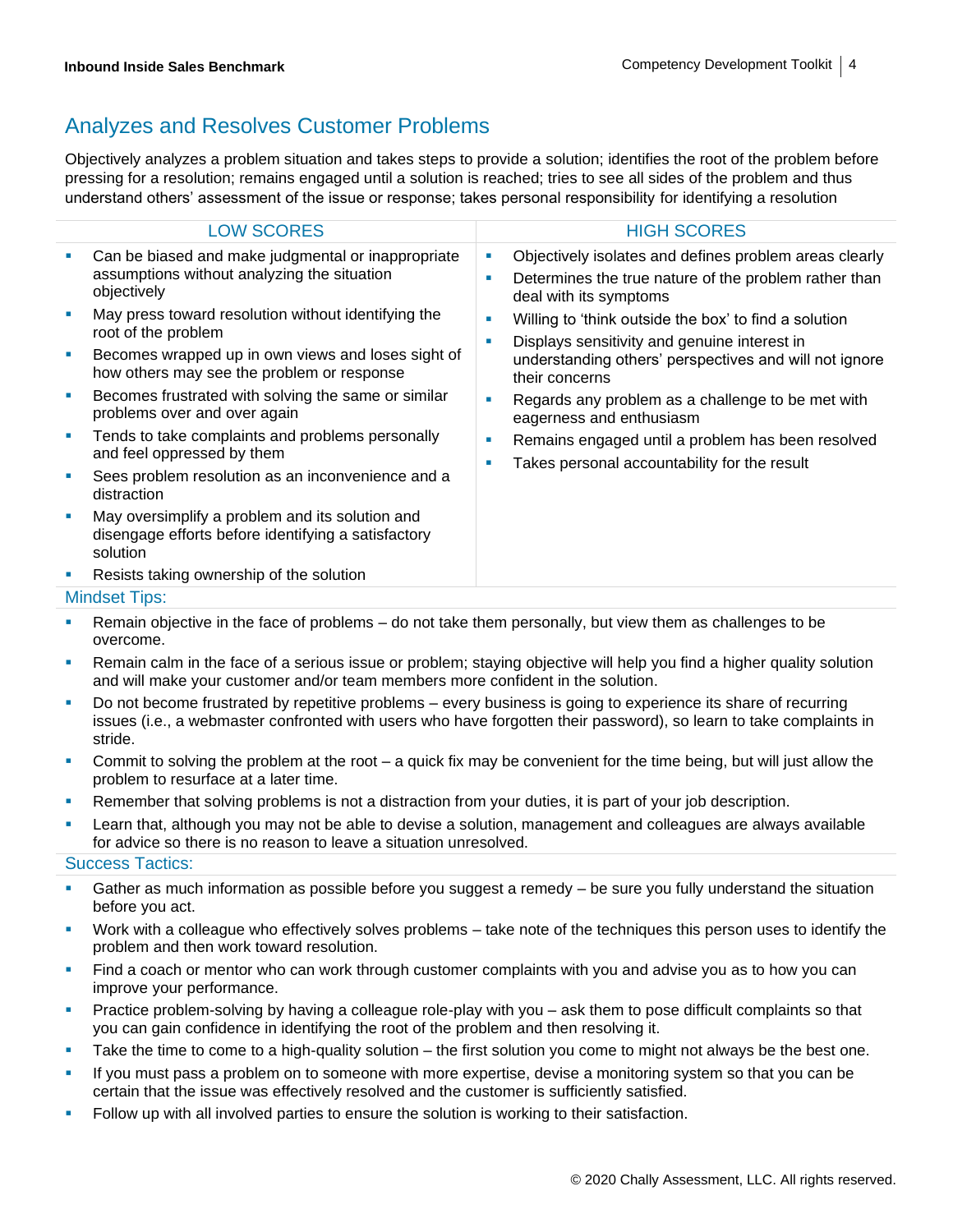## Identifies and Addresses Customer Needs

Seeks to provide an appropriate solution by understanding what the customer is trying to accomplish; spends time in a needs analysis process that identifies key objectives specific to an individual customer; gives the customer's agenda priority over a standard response; changes the sales approach or solution to accommodate the customer versus force fit the customer to an existing model

|                             | <b>LOW SCORES</b>                                                                                                    |         | <b>HIGH SCORES</b>                                                                                                                                               |
|-----------------------------|----------------------------------------------------------------------------------------------------------------------|---------|------------------------------------------------------------------------------------------------------------------------------------------------------------------|
|                             | Lacks a thorough approach to a customer needs<br>analysis, preferring to move immediately to an<br>existing solution | a.<br>ш | Asks questions and studies the customer's key<br>priorities<br>Incorporates the customer's responses and input into                                              |
| <b>SIL</b>                  | Can be distracted from learning customer<br>requirements by the personalities or politics of a<br>situation          | ×       | a business plan tailored to fit that customer's needs<br>Takes the time to explore options or alternatives for<br>helping the customer to achieve key objectives |
| $\mathcal{L}_{\mathcal{A}}$ | Tries to fit the customer's methods or goals into a<br>standard model or solution                                    | ш       | Accepts the rejection or modification of suggestions in<br>an effort to best understand and help the customer                                                    |
|                             | Takes it as personal criticism when suggestions are<br>challenged                                                    |         |                                                                                                                                                                  |
|                             | Can be too invested in own agenda to comfortably<br>yield to the customer's agenda                                   |         |                                                                                                                                                                  |

#### Mindset Tips:

- Do not allow your feelings for customers to distract you from analyzing their needs.
- Remain objective do not allow rejection of your ideas due to office politics, to decrease the amount of time you take in uncovering the customer's needs.
- Create an agenda for each meeting, making sure that you ask enough questions to ensure that you understand the customer's goals and that your business plan will produce the desired results.
- Look for ways in which you can integrate your products and services to reach customer goals on a case-by-case basis.
- Be flexible in implementing your standard "sales process" and meet customers where they are don't stick to your standard process when it's not working.
- Be willing to change and customize solutions to meet each customers' unique situation.
- Find out how your organization has customized products and services for other customers and be able to share those examples with customers for whom a standard solution will not work.

- **Ask questions to uncover the results each customer is looking for and explore and plan how your products and** services will help them achieve those results.
- Analyze your presentations to see if they are too bland or overly detailed modify them to generate more excitement.
- Keep accurate documentation of each customer's unique needs, expectations, and business strategies and check often to ensure that your plan fits the bill.
- Ask your customers to describe the key points of their ideal solution and tie the features and benefits of your solutions to their stated points.
- When a standard solution will not meet their needs, be sure to offer alternatives along with the pros and cons of each solution.
- **EXECT** Take the time to learn what is important to your customers study their key priorities so that you can devise an appropriate business plan.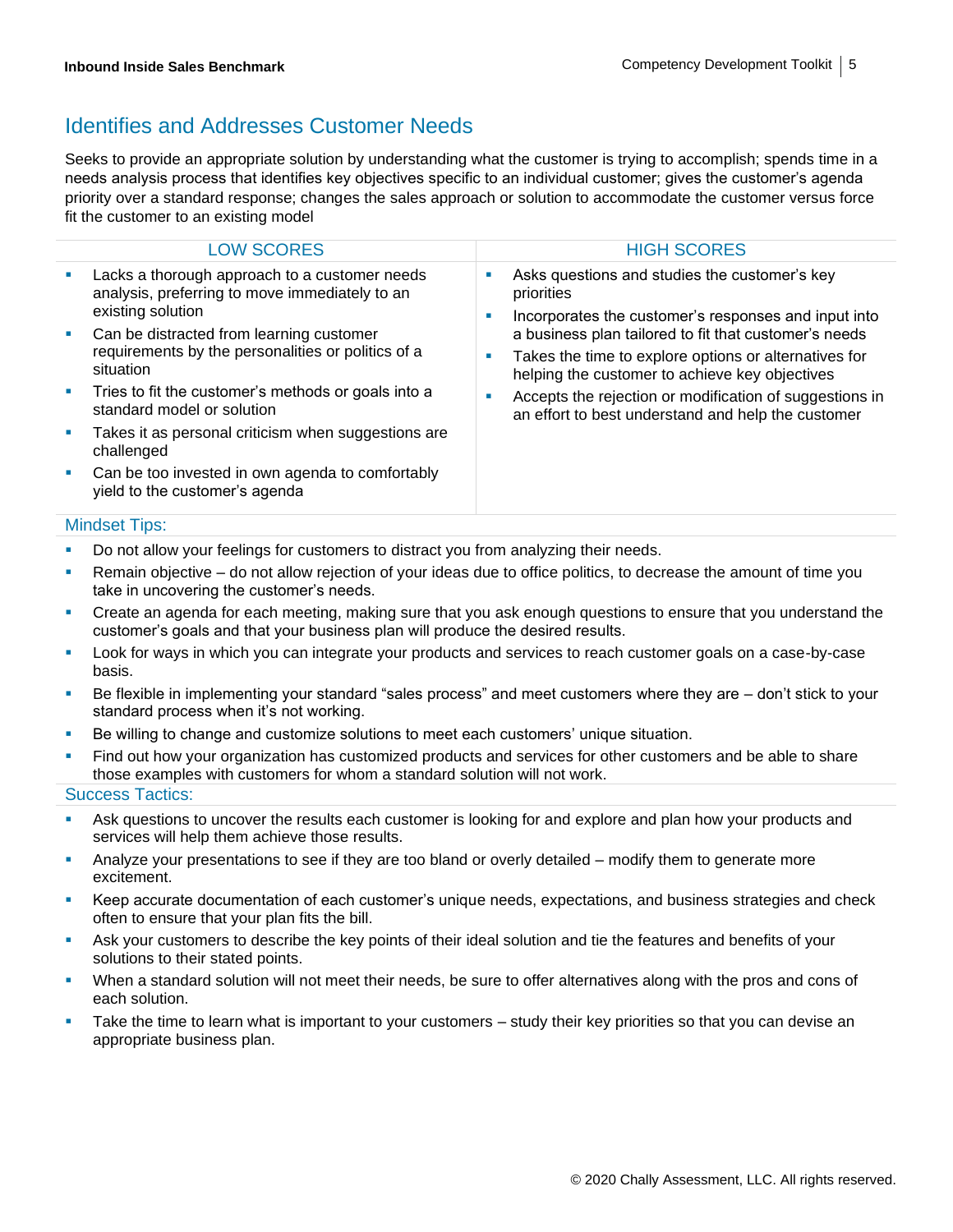## Achieves Results by Prioritizing Customer Satisfaction

Prioritizes customer satisfaction as a major objective in order to succeed in a sales role; works to establish rapport and concentrates on building a trusting relationship with customers; demonstrates this commitment with a hardworking approach and a sense of urgency in the face of problems

|   | <b>LOW SCORES</b>                                                                                                              |          | <b>HIGH SCORES</b>                                                                                                                                                                     |
|---|--------------------------------------------------------------------------------------------------------------------------------|----------|----------------------------------------------------------------------------------------------------------------------------------------------------------------------------------------|
| × | May put forth a diminishing effort over an extended<br>period of time, particularly if it is difficult to please a<br>customer | u.       | Understands that success depends upon a<br>willingness and ability to provide a genuine benefit to<br>customers                                                                        |
| × | Focuses on those customers who are less demanding<br>or where there is a long-standing relationship                            |          | Sets high expectations for the level of customer<br>satisfaction provided and is unwilling to settle for                                                                               |
| × | Tends to 'let sleeping dogs lie' and is reticent to<br>search for problems that may be in the early stage of<br>development    |          | anything less                                                                                                                                                                          |
|   |                                                                                                                                | ш        | Dismisses the length or strength of the customer<br>relationship as a factor in making the effort to ensure<br>customer satisfaction                                                   |
| × | Wants to impress customers with what can be                                                                                    |          |                                                                                                                                                                                        |
|   | accomplished for them, turning their attention from<br>being pleased with the solution to being pleased with<br>the efforts    | <b>I</b> | Steers customer conversations and interactions to be<br>sure to get the information needed to produce the<br>desired results                                                           |
|   |                                                                                                                                | a.       | Concentrates on effectively executing the basics of<br>customer care rather than the appearance or<br>impression that is created in the process;<br>unconcerned with impressing others |
|   |                                                                                                                                |          |                                                                                                                                                                                        |

### Mindset Tips:

- **■** Understand that your success depends on customer satisfaction place the customer in the center of the sales process and all your daily activities.
- **•** Do not allow your personal feelings for a customer to influence the level of service you provide them realize that your success hinges upon providing for all of your customers' needs, not just a select few.
- Commit to exerting a consistent effort in meeting customer needs do not allow your level of service to diminish in the face of difficult customers or when the novelty of a new customer has worn off.
- Remember that difficult customers tend to be difficult because they are dissatisfied with the level of service they have received – work to make all your clients happy, no matter their attitude.
- Learn that your job is to provide customer satisfaction and not to boost your own image with showy solutions of little benefit to the customer.

- Demonstrate an understanding of what constitutes value for each customer work to provide a genuine benefit that will satisfy the customer and ensure your success.
- Work on building a trusting relationship with customers by consistently and objectively providing for their needs doing so will give you a good reputation that will lead to sales success.
- Show your ability and willingness to help resolve service problems quickly and completely by following up with customers to detect concerns before they become problems.
- Steer customer interactions to be sure you acquire the information you need to provide a high level of service.
- Make customers feel as if they are the center of interactions by prodding them to discuss their needs.
- Act on ideas and suggestions from customers to spark ideas for continuous product improvements or enhancements – let customers know that you are listening to them and are taking their requests seriously.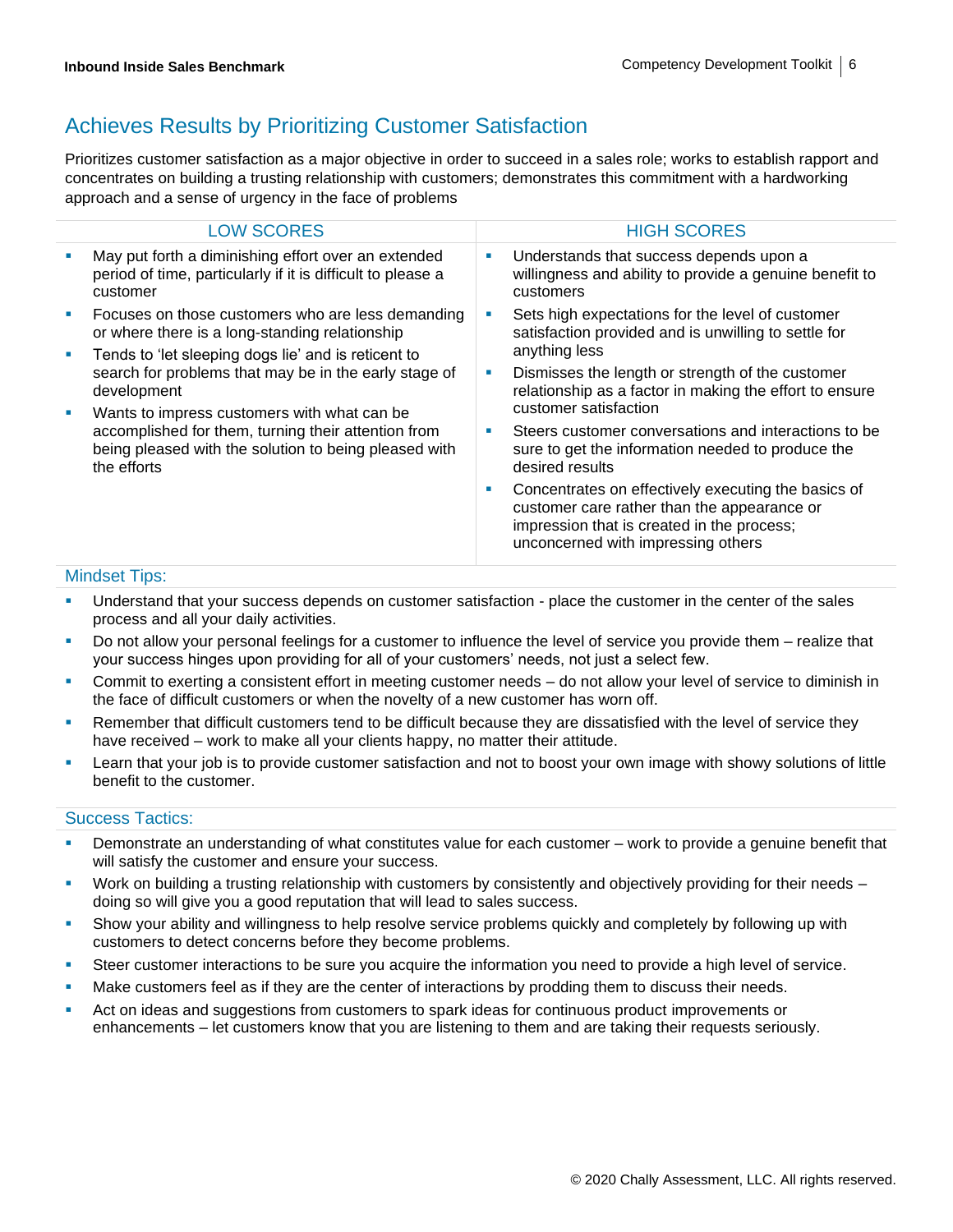## Makes Profitable and Pragmatic Recommendations

Proactively weighs decisions, recommendations, and actions against their impact on the bottom-line; looks for options that accomplish what needs to be done without compromising profitability; understands the economics of the processes of their own organization and those of customers; leverages knowledge of the business and the customer to provide recommendations that are efficient and practical

| <b>LOW SCORES</b><br><b>HIGH SCORES</b><br>Cannot effectively formulate a more profitable<br>Makes a proactive effort to choose the most profitable<br>ш<br>ш<br>options and will not be surprised by budgets that run<br>approach when historically, things have always been<br>over or profits that don't materialize<br>done a certain way<br>Evaluates own actions and decisions against the need<br>Does not anticipate potential threats to profitability or<br>ш<br>identify alternatives to circumvent those threats<br>to contribute to the organization's profitability<br>Manages resources wisely, and makes decisions that<br>Focuses on an isolated piece of the solution without<br>ш<br>ш<br>enhance the organization's financial position<br>understanding and evaluating its overall economic<br>impact<br>Values practicality in getting the job done and will not<br>a.<br>add unnecessary frills or extras that could<br>May judge the quality of a recommendation or solution<br>ш<br>by its 'sizzle' or pizzazz than by its impact on the<br>compromise the bottom-line<br>bottom-line<br>Keeps an eye on profitability when solving a problem<br>п<br>or implementing a plan<br>Sufficiently involved in all areas of the business to<br>ш<br>know key performance criteria<br>Uses own knowledge of the business and the market<br>×<br>to weigh options so the desired results can be<br>accomplished most profitably<br>Knowledgeable of methodologies to control assets<br>ш<br>and ensures they are applied |                                                              |  |
|------------------------------------------------------------------------------------------------------------------------------------------------------------------------------------------------------------------------------------------------------------------------------------------------------------------------------------------------------------------------------------------------------------------------------------------------------------------------------------------------------------------------------------------------------------------------------------------------------------------------------------------------------------------------------------------------------------------------------------------------------------------------------------------------------------------------------------------------------------------------------------------------------------------------------------------------------------------------------------------------------------------------------------------------------------------------------------------------------------------------------------------------------------------------------------------------------------------------------------------------------------------------------------------------------------------------------------------------------------------------------------------------------------------------------------------------------------------------------------------------------------------------------------------|--------------------------------------------------------------|--|
|                                                                                                                                                                                                                                                                                                                                                                                                                                                                                                                                                                                                                                                                                                                                                                                                                                                                                                                                                                                                                                                                                                                                                                                                                                                                                                                                                                                                                                                                                                                                          |                                                              |  |
|                                                                                                                                                                                                                                                                                                                                                                                                                                                                                                                                                                                                                                                                                                                                                                                                                                                                                                                                                                                                                                                                                                                                                                                                                                                                                                                                                                                                                                                                                                                                          |                                                              |  |
|                                                                                                                                                                                                                                                                                                                                                                                                                                                                                                                                                                                                                                                                                                                                                                                                                                                                                                                                                                                                                                                                                                                                                                                                                                                                                                                                                                                                                                                                                                                                          |                                                              |  |
|                                                                                                                                                                                                                                                                                                                                                                                                                                                                                                                                                                                                                                                                                                                                                                                                                                                                                                                                                                                                                                                                                                                                                                                                                                                                                                                                                                                                                                                                                                                                          |                                                              |  |
|                                                                                                                                                                                                                                                                                                                                                                                                                                                                                                                                                                                                                                                                                                                                                                                                                                                                                                                                                                                                                                                                                                                                                                                                                                                                                                                                                                                                                                                                                                                                          |                                                              |  |
|                                                                                                                                                                                                                                                                                                                                                                                                                                                                                                                                                                                                                                                                                                                                                                                                                                                                                                                                                                                                                                                                                                                                                                                                                                                                                                                                                                                                                                                                                                                                          | $M_{\rm{max}}$ and $\sim$ $\sim$ $\sim$ $\sim$ $\sim$ $\sim$ |  |

### Mindset Tips:

- Don't sacrifice profits to win the business; make sure all the deals you put together balance your organization's profitability with that of the customer.
- Commit to weighing options before implementing them list the pros and cons of each solution and then choose the profitable one.

- Do a walk-through of your customer's facility so that you can see, firsthand, the processes involved in operation and determine how overall profitability can be improved.
- **Eamiliarize yourself with all the key performance criteria of your customer's organization do not focus on just one** aspect of the business, but keep an eye on the big picture.
- Understand how your customer operates and provide advice on how to use your company's products and services to either save money or increase revenue.
- Develop processes and methodologies to monitor your customer's business as well as overall business trends, so that you can make recommendations that will increase profitability.
- **EXP** Develop a list of questions that will assist you in locating the primary source of your customer's revenue and enable you to give valuable financial advice.
- Work to understand all the areas of the business so that you do not make recommendations that improve profitability in one area, while increasing expenses in another.
- Do not focus on solutions that are flashy but have little financial value or are impractical to implement commit to only those solutions that are profitable, practical, and realistic.
- **•** Analyze solutions before committing to a course of action anticipate what could go wrong with each solution so that you will be better prepared to work around those obstacles later.
- Review each part of a process, including established procedures, to see where efficiency and profitability can be improved – procedures often become outdated, so do not be afraid to change them.
- Create a system for weighing options by their impact on the bottom line do not opt for solutions simply because they are convenient or they look impressive, but select those that will have the most positive impact.